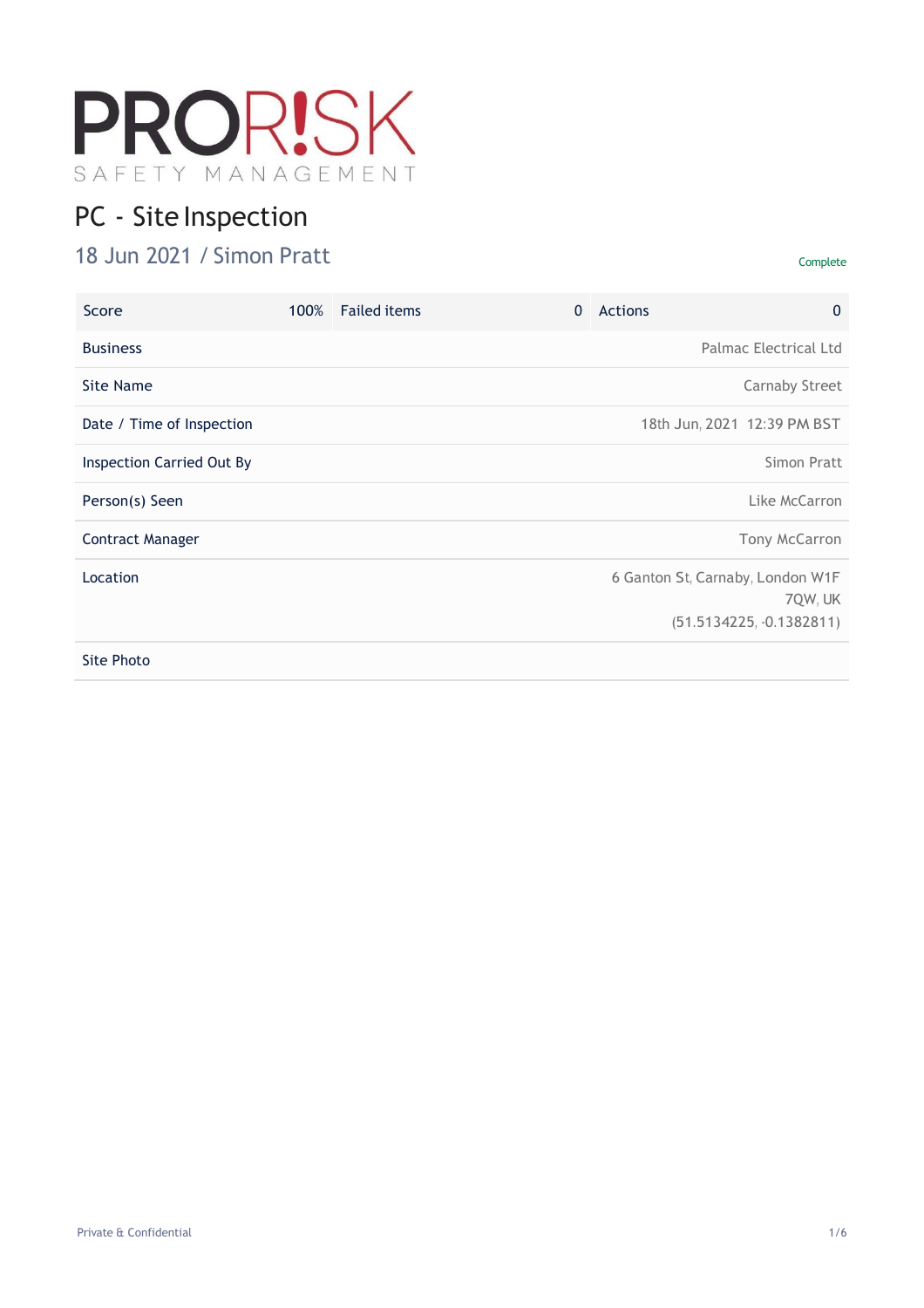| <b>Activity and Arrangements</b> |  |
|----------------------------------|--|
|----------------------------------|--|

## Activity and Arrangements and the state of the state of the state  $100\%$

# A- Documentary Controls 100%

1. Company Site Health and Safety File - Latest revision and in good order?

Document more than 12 months old were removed from the working file and archived at this time

|                                                                                                                                       | The Company Site Health and Safety File<br>was on site and in good order with the<br>documents required for the audit present<br>on site and easy to locate. |
|---------------------------------------------------------------------------------------------------------------------------------------|--------------------------------------------------------------------------------------------------------------------------------------------------------------|
| 2. Statutory Documents - H&S Law Poster / Safety Policy / Insurance<br>Certificate displayed or available?                            | <b>Meets Standards</b>                                                                                                                                       |
|                                                                                                                                       | Site Statutory Documents were present on<br>site, signed and displayed as required by<br>the Safety Management system (SMS)                                  |
| 3. Construction Phase Plan present on site and up to date?                                                                            | N/A                                                                                                                                                          |
| 4. F10 present, displayed and up to date?                                                                                             | N/A                                                                                                                                                          |
| 5. Training records present for operatives employed by company<br>(including agency staff)?                                           | <b>Meets Standards</b>                                                                                                                                       |
|                                                                                                                                       | The training records are present for<br>operatives employed by the company<br>(including agency staff)                                                       |
| 6. First Aid Provision - First Aider & Box present - Accidents being<br>recorded?                                                     | <b>Meets Standards</b>                                                                                                                                       |
|                                                                                                                                       | First Aid provision on site was sufficient<br>for the works / staffing levels. A first Aid<br>box is present on site. Accident are being<br>recorded.        |
| Has there been an accidents since the last Visit                                                                                      | <b>NO</b>                                                                                                                                                    |
| Has there been any Near Misses since the last Inspection?                                                                             | <b>NO</b>                                                                                                                                                    |
| 7. RA/MS packs present for all tasks on site. Sub-Contractor RA/MS<br>assessed by management team? Signed by all relevant operatives? | <b>Meets Standards</b>                                                                                                                                       |
| <b>B</b> - Managerial Controls                                                                                                        | 100%                                                                                                                                                         |
| 8. Induction - Are inductions records up to date?                                                                                     | <b>Meets Standards</b>                                                                                                                                       |
|                                                                                                                                       | Site Inductions are up to date                                                                                                                               |

Meets Standards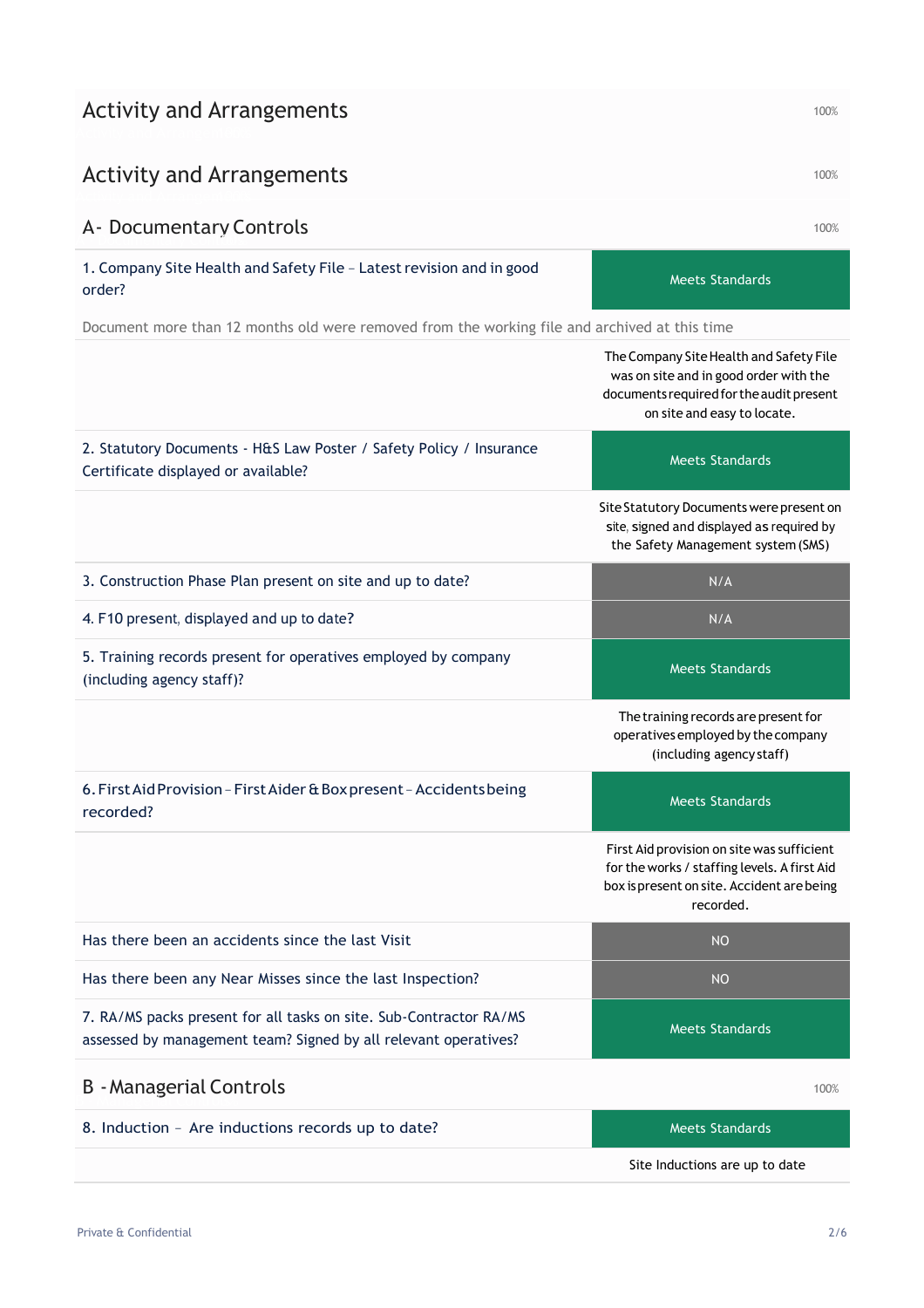## 9. Short Duration Training (SDT) - Are SDT being held weekly? Meets Standards

|                                                                                                                                                                          | Short Duration Training is being held<br>weekly                                                                        |
|--------------------------------------------------------------------------------------------------------------------------------------------------------------------------|------------------------------------------------------------------------------------------------------------------------|
| 10. Inspections - Are Weekly Site Manager's Inspections up to date?                                                                                                      | <b>Meets Standards</b>                                                                                                 |
|                                                                                                                                                                          | Site Manager Inspections have been<br>completed on a weekly basis as required<br>by the Safety Management System (SMS) |
| Has an Inspection been carried out since the work started?                                                                                                               | <b>YES</b>                                                                                                             |
| When was the last Inspection carried out                                                                                                                                 | 14th Jun, 2021                                                                                                         |
| Is a Site Managers Inspection Due/Out of Date                                                                                                                            | <b>NO</b>                                                                                                              |
| 11. Inspections - Are Quarterly Contracts Manager's Inspections up to<br>date?                                                                                           | <b>Meets Standards</b>                                                                                                 |
|                                                                                                                                                                          | Contract Manager's Inspections are not<br>being completed on a Quarterly cycle as<br>per the SMS.                      |
| Last inspection 15-05-21                                                                                                                                                 |                                                                                                                        |
| 12. Is safety information being passed to sub-contractors? (Safety<br>meetings, talks notices, passed to sub-cons, etc.)                                                 | <b>Meets Standards</b>                                                                                                 |
|                                                                                                                                                                          | Safety information is being passed to sub-<br>contractors                                                              |
| 13. Previous Report - Are Actions from the previous Site Reports closed<br>out?                                                                                          | <b>Meets Standards</b>                                                                                                 |
|                                                                                                                                                                          | Actions from the previous Site Reports are<br>closed out                                                               |
| 14. Permits - Are Relevant permits being completed and filed? Are they<br>being signed off?                                                                              | <b>Meets Standards</b>                                                                                                 |
|                                                                                                                                                                          | Relevant permits are being completed,<br>filed and signed off                                                          |
| 15. PPE - Suitable stocks held on site? Relevant to the site hazards? Are<br>issue records being completed?                                                              | <b>Meets Standards</b>                                                                                                 |
|                                                                                                                                                                          | Suitable stocks of PPE are held on site,<br>relevant to the site hazards and records<br>arebeing completed             |
| 16. Work equipment - Suitable for tasks performed? - Weekly - Daily<br>inspections performed and recorded? - Thorough inspections up to date?<br>PUWER? (PAT? See notes) | <b>Meets Standards</b>                                                                                                 |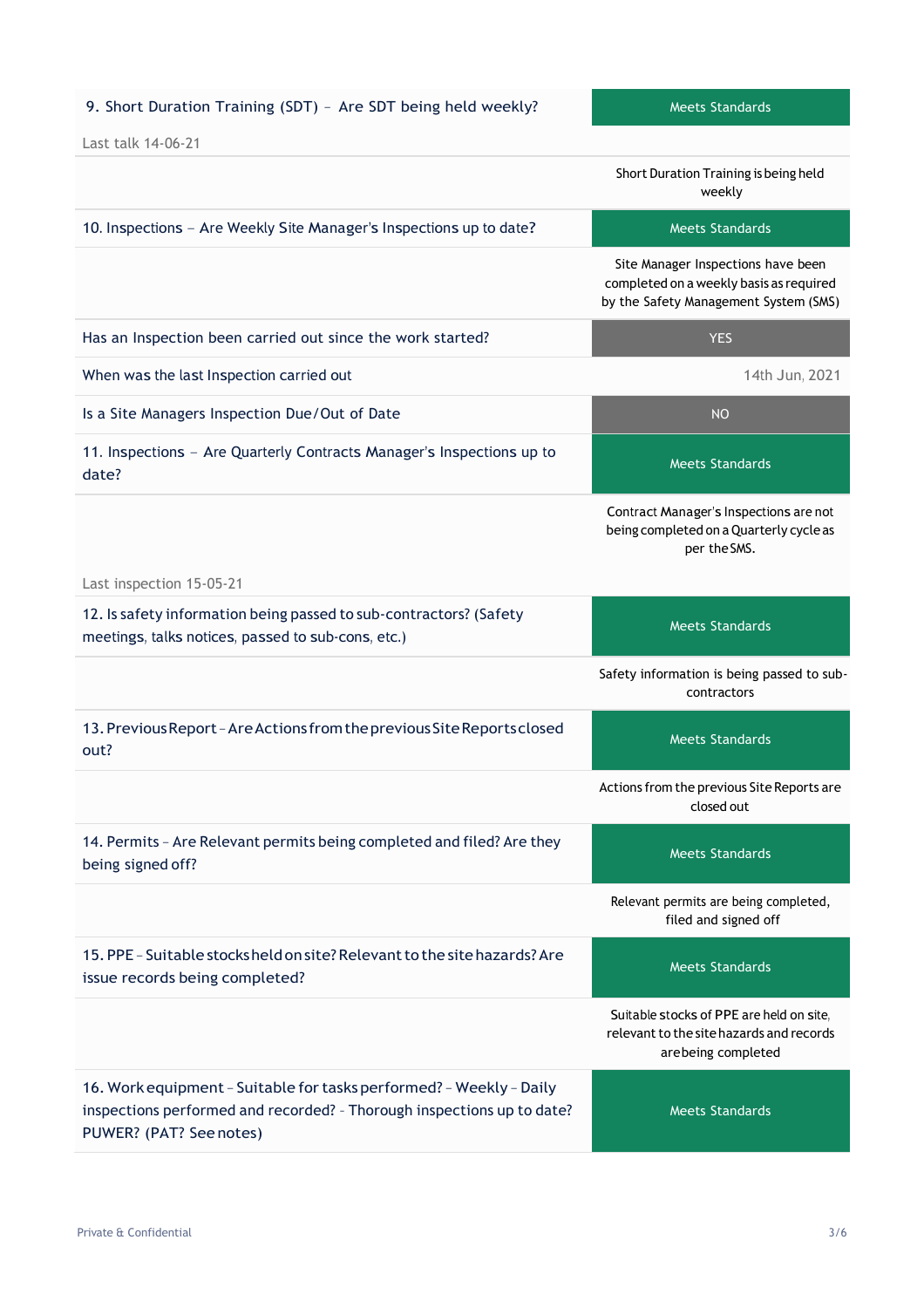Plant Selection on site appeared to be adequatewith no operatives observed to be using tools which were unsuitable for the task or which were badly maintained.

| 17. Edge protection - sufficient edge protection in place? Inspected?                                                                                                        | N/A                                                                                                                                                                 |
|------------------------------------------------------------------------------------------------------------------------------------------------------------------------------|---------------------------------------------------------------------------------------------------------------------------------------------------------------------|
| 18. Access equipment - Suitable for task / area? - Weekly inspections<br>performed? - Thorough inspections up to date?                                                       | <b>Meets Standards</b>                                                                                                                                              |
|                                                                                                                                                                              | Working platforms were observed to be<br>adequate for the works being performed<br>with no operatives being observed to be<br>struggling for access to their works. |
| 19. Excavations - Suitable controls in place? - Daily and weekly<br>inspections completed?                                                                                   | N/A                                                                                                                                                                 |
| 20. Welfare Facilities - Sufficient for workforce numbers? - Clean and fit<br>for purpose?                                                                                   | <b>Meets Standards</b>                                                                                                                                              |
|                                                                                                                                                                              | Welfare Facilities on site were found to be<br>adequate                                                                                                             |
| Office facilities were adequate. Facilities in Kingly Court are also available                                                                                               |                                                                                                                                                                     |
| 21. Lighting - Sufficient to allow access to work areas? - Trades providing<br>task lighting for operatives?                                                                 | <b>Meets Standards</b>                                                                                                                                              |
|                                                                                                                                                                              | Access lighting was found to be sufficient                                                                                                                          |
| 22. Signage - Access / emergency signage in place, accurate and<br>maintained?                                                                                               | <b>Meets Standards</b>                                                                                                                                              |
|                                                                                                                                                                              | Access and emergency signage was<br>sufficient around the site to ensure<br>personnel on site could navigate and find<br>safety equipment as necessary.             |
| 23. Fire provisions - Sufficient fire points present on site? Extinguishers<br>Inspected? Fire plan in place and displayed? Marked Escape routes, Fire<br>Drill carried out? | <b>Meets Standards</b>                                                                                                                                              |
|                                                                                                                                                                              | Fire Precautions on site were found to be<br>inadequate                                                                                                             |
| 24. Access - Segregation of pedestrians and vehicles? Segregation<br>between site and public?                                                                                | <b>Meets Standards</b>                                                                                                                                              |
|                                                                                                                                                                              | Segregation on site were found to be<br>adequate                                                                                                                    |
| 25. Waste Management - Plan in place / required? Waste adequately<br>managed on site?                                                                                        | <b>Meets Standards</b>                                                                                                                                              |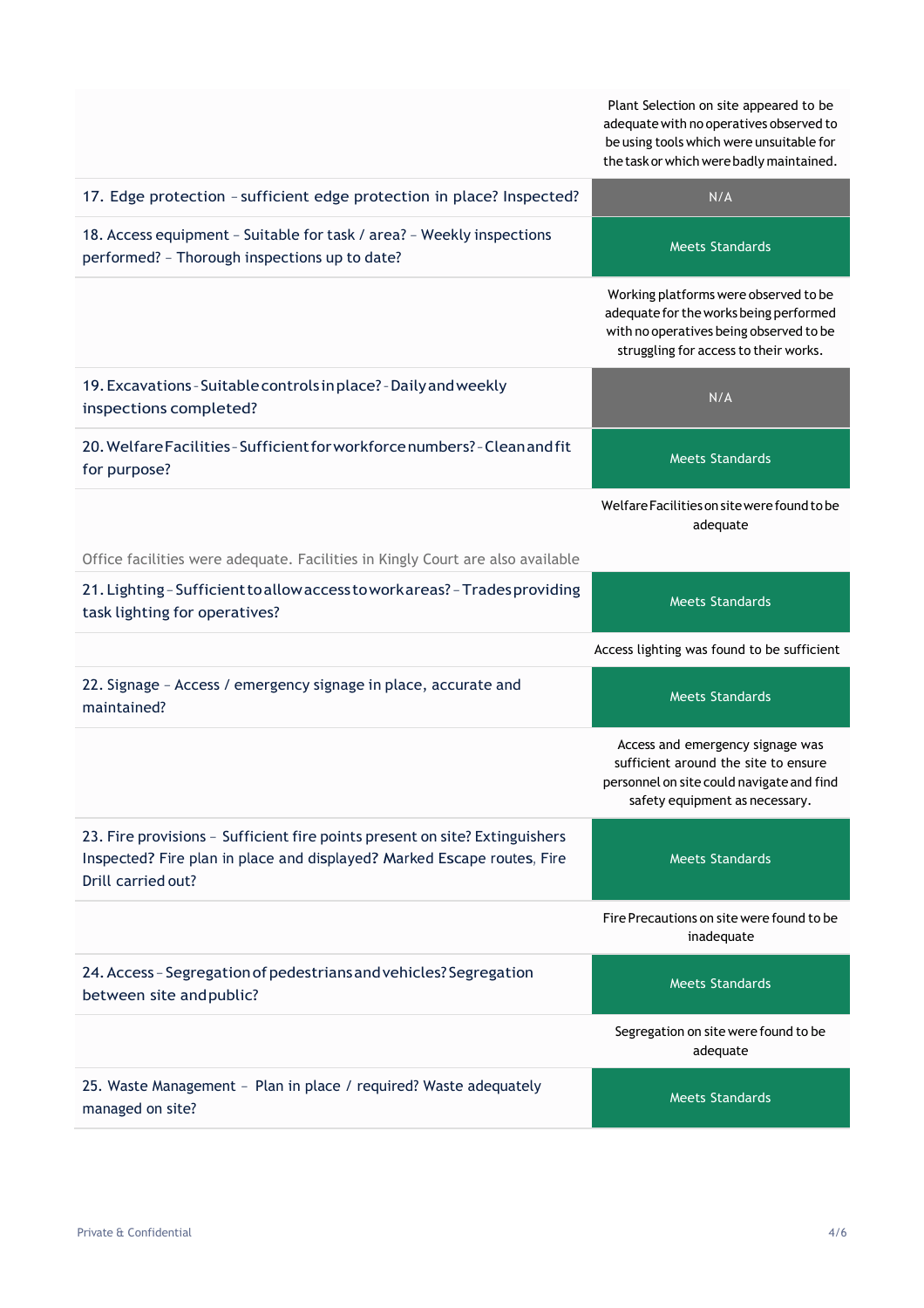(SWMP) was in place and being adhered to. 26. Scaffolding – Suitable and sufficient, inspected and tagged N/A C - Physical Controls 100% 27. PPE – Are all Operatives wearing the correct PPE for the site and the Meets Standards PPE Usage on site was in line with the site rules /RA/MS 28. Handling - Are Operatives moving, stacking and storing materials in Meets Standards Handling of materials on site was observed to be adequate. 29. Materials Storage – Are materials stored so as to not block access? Meets Standards

The Site Waste Management Plan

Most storage is within the office and limited to general stores and items specific to ongoing work

|                                                                                                                             | Handling of materials on site was<br>observed to be adequate.                                                                          |
|-----------------------------------------------------------------------------------------------------------------------------|----------------------------------------------------------------------------------------------------------------------------------------|
| 30. COSHH Storage - Are hazardous chemicals and items being stored<br>safely? Are Hilti shots being signed out?             | N/A                                                                                                                                    |
| 31. Access - Are Operatives maintaining access? Cables tidy, works not<br>blocking doors / corridors etc?                   | <b>Meets Standards</b>                                                                                                                 |
| 32. Housekeeping - Are operatives keeping their work areas tidy?                                                            | <b>Meets Standards</b>                                                                                                                 |
|                                                                                                                             | Operatives were maintaining the site in<br>good order with no obvious issues<br>observed.                                              |
| 33. Waste Management - Are operatives dealing with waste per the site<br>waste management plan?                             | Meets Standards                                                                                                                        |
|                                                                                                                             | Waste Management on site appeared to<br>be adequate for the works being<br>performed                                                   |
| 34. Work Equipment - Is work equipment being used correctly by the<br>Operatives? Is it in good condition? Is it PAT tested | Meets Standards                                                                                                                        |
|                                                                                                                             | Work Equipment usage on site was<br>observed to be in line with the site RA/MS<br>with operatives using them in the correct<br>manner. |
| 35. Working Platforms - Are Towers, MEWPs, Trestles etc being used<br>correctly? Are they in good condition?                | N/A                                                                                                                                    |

tasks? Is it in good condition?

LPG, Petrol, Diesel

the safest manner possiblemanner?